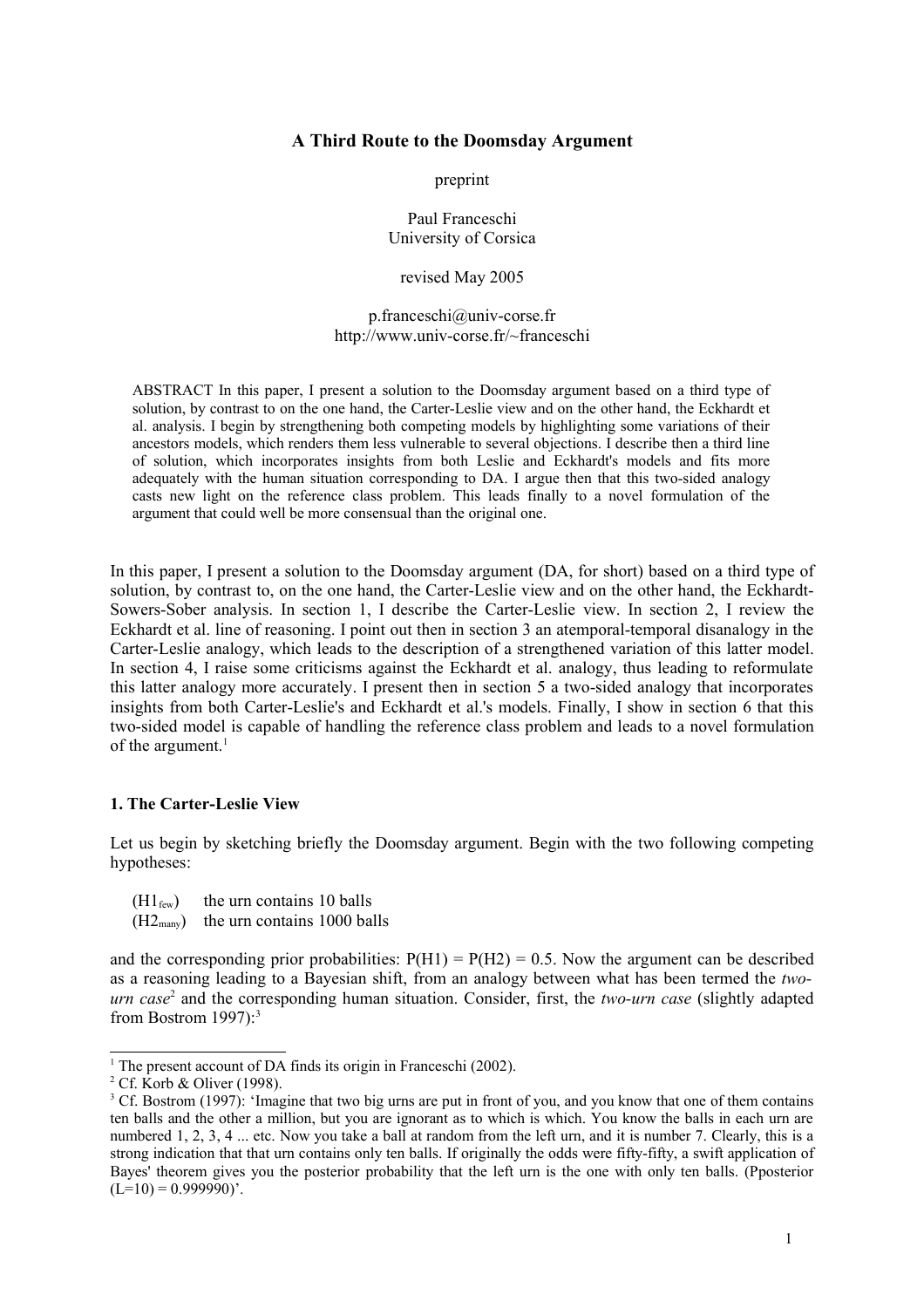*The two-urn case* An urn<sup>4</sup> is in front of you, and you know that it contains, depending on the flipping of a fair coin at time  $T_0$ , either 10 (tails) or 1000 (heads) numbered balls. The balls are numbered 1, 2, 3, .... At this step, you formulate the  $H_{few}$  and  $H_{many}$  assumptions with  $P(H_{few}) = P$  $(H_{\text{many}}) = 0.5$  and you try to evaluate the number of balls which were contained at T<sub>0</sub> in the urn. You know all the above and you randomly draw a ball from the urn at time  $T_1$ . Now you get the ball #5 at  $T_1$ . You conclude then to an upward Bayesian shift in favour of the  $H_{f_{rw}}$  hypothesis.

The *two-urn case* constitutes an uncontroversial application of Bayes' theorem. Taking into account the fact that E denotes the available evidence that the random ball is #5 and  $P(E|H1) = 1/10$  and  $P(E|$ H2) = 1/1000, a Bayesian shift ensues from a straightforward application of Bayes' theorem. As a result, the posterior probability is such that  $P'(H1) = 0.99$ .

Let us consider, on the other hand, the *human situation corresponding to DA*. Now being concerned with the final size of the human race, you consider the two following competing hypotheses:

 $(H3<sub>few</sub>)$  the number of humans having ever lived will reach  $10<sup>11</sup>$  (*doom soon*)

 $(H4<sub>many</sub>)$  the number of humans having ever lived will reach  $10<sup>14</sup>$  (*doom later*)

Now it appears that each human has his own birth rank, and that yours is roughly 60x10<sup>9</sup>. Let us assume then, for the sake of simplicity, that the prior probabilities are such that  $P(H3) = P(H4) = 0.5$ .<sup>5</sup> Now according to Carter and Leslie, the *human situation corresponding to DA* is analogous to the *two-urn case*.<sup>6</sup> Let us denote by E the fact that your birth rank is 60x10<sup>9</sup>. Thus, an application of Bayes' theorem, taking into account the fact that  $P(E|H3) = 1/10^{11}$  and  $P(E|H4) = 1/10^{14}$ , leads to a vigorous Bayesian shift in favour of the hypothesis that Doom will occur soon:  $P(H3) = 0.999$ . For this reason, the Carter-Leslie line of thought can be summarized as follows:

- (5) in the *two-urn case*, a Bayesian shift of the prior probability of  $H_{few}$  ensues
- (6) the situation corresponding to DA is analogous to the *two-urn case*
- (7) : in the situation corresponding to DA, a Bayesian shift of the prior probability of  $H_{f_{\text{f}}_{\text{env}}}$ ensues

From the Carter-Leslie's viewpoint, the analogy with the urn is well-grounded. And it legitimates DA's conclusion according to which a Bayesian shift in favour of doom soon ensues. This last conclusion appears paradoxical or at least counter-intuitive. But the task of diagnosing what is wrong, if any, with the Doomsday Argument proves to be very difficult and remains an open question.

At this point, it is worth mentioning in passing that the reasoning based on the two-urn case does not yield absolute certainty. This last reasoning is probabilistic and as such, it leads to a true conclusion *in most cases*. If the experiment is repeated many times and you bet accordingly, you will win in most cases. But it must be acknowledged that you will sometimes lose. For consider the exceptional situation where the coin lands heads and the number of balls in the urn is 1000 and you get the ball #5. In this last case, the reasoning based on the two-urn case leads to the false conclusion that the urn contains only 10 balls. However, this does not preclude us from regarding the corresponding reasoning as sound. For in the long run, it is reliable and yields many more true conclusion than false ones. The following table summarises this situation:

| two-urn case (numbered balls) |                                  |    |            |           |  |  |  |  |
|-------------------------------|----------------------------------|----|------------|-----------|--|--|--|--|
| toss outcome                  | reference class (numbered balls) |    | prediction | reasoning |  |  |  |  |
| tail (doom soon)              | 10 numbered balls                | #5 | true       | sound     |  |  |  |  |
| heads (doom later)            | 1000 numbered balls              | #5 | false      | sound     |  |  |  |  |

# **2. The Eckhardt et al. Analysis**

<sup>4</sup> Bostrom's original description of the two-urn case refers to two urns. For the sake of simplicity, I refer here equivalently to one single urn (containing either 10 or 1000 balls).

<sup>&</sup>lt;sup>5</sup> The reasoning remains unaltered if we consider some alternative prior probabilities (with  $0 < P(H3) < 1$ ).

<sup>6</sup> More precisely, Leslie considers an analogy with the *lottery case*.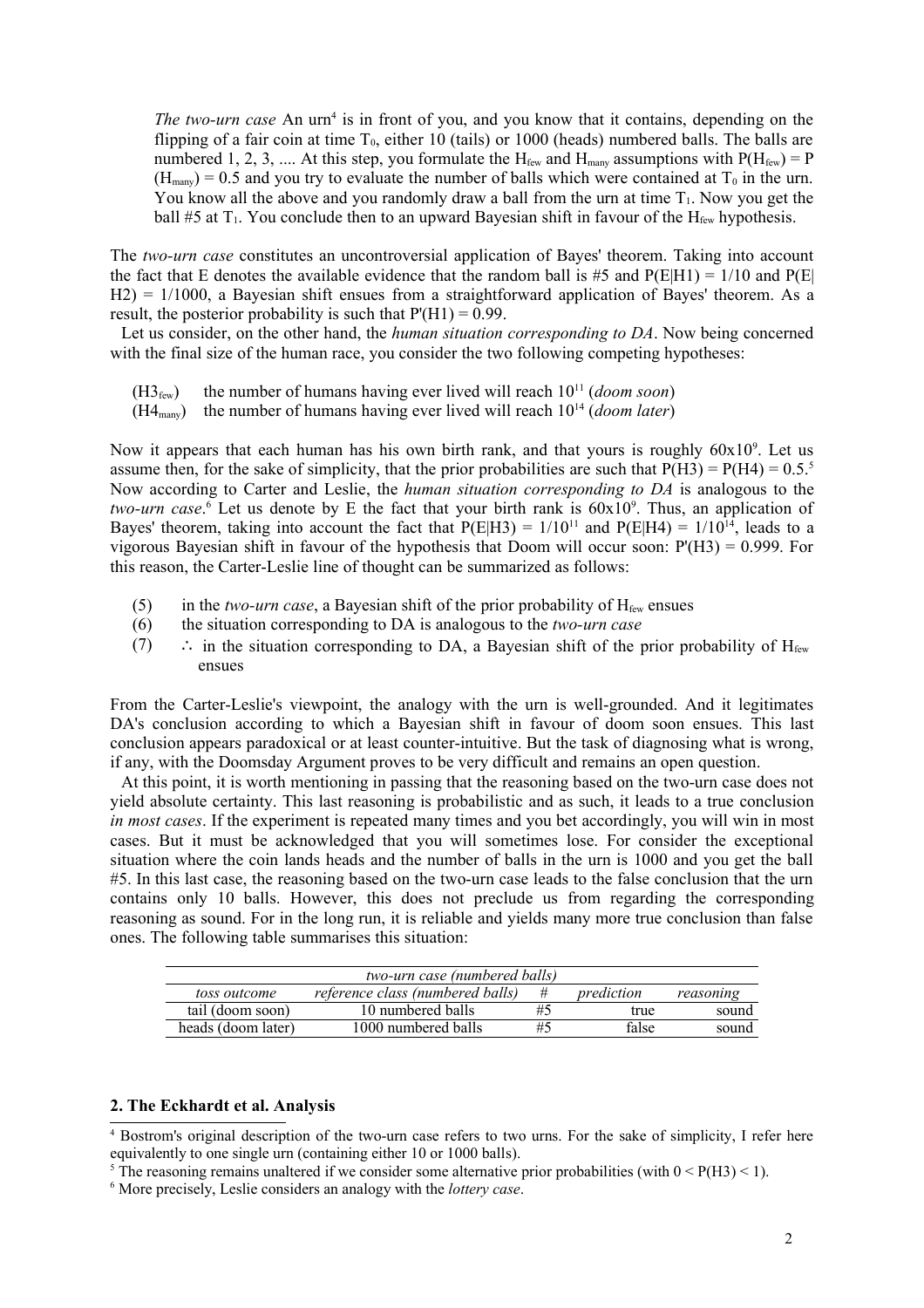A line of objection to the Doomsday argument initially raised by William Eckhardt (1993, 1997) and recently echoed by George Sowers (2002) and Elliott Sober (2003) runs as follows. The analogy with the urn at the origin of DA, so the objection goes, is ill-grounded. For in the *two-urn case*, the ball number is randomly chosen. But in the human situation corresponding to DA, our birth rank is not randomly chosen, but rather indexed on the corresponding temporal position. Hence, the analogy is ill-grounded and the whole reasoning is invalid. Eckhardt notably stresses the fact that it is impossible to make a random selection when there exists numerous unborn members in the chosen reference class.<sup>7</sup> Sober (2003) argues along the same lines,<sup>8</sup> by pointing out that no mechanism having the effect of randomly assigning a temporal location to human beings, can be exhibited. Lastly, such a line of objection has been recently revived by Sowers. He emphasises that the birth rank of each human is not random, because it is indexed on the corresponding temporal position.<sup>9</sup>

In parallel, according to the Eckhardt et al. analysis, the human situation corresponding to DA is not analogous to the *two-urn case*, but rather to an alternative model, the *consecutive token dispenser*. The consecutive token dispenser is a device, initially described by Eckhardt,<sup>10</sup> that expels consecutively numbered balls at a constant rate: '(...) suppose on each trial the *consecutive token dispenser* expels either 50 (early doom) or 100 (late doom) consecutively numbered tokens at the rate of one per minute'. A similar device - call it the *numbered ball dispenser* - is also mentioned by Sowers:<sup>11</sup>

There are two urns populated with balls as before, but now the balls are not numbered. Suppose you obtain your sample with the following procedure. You are equipped with a stopwatch and a marker. You first choose one of the urns as your subject. It doesn't matter which urn is chosen. You start the stopwatch. Each minute you reach into the urn and withdraw a ball. The first ball withdrawn you mark with the number one and set aside. The second ball you mark with the number two. In general, the  $n<sup>th</sup>$  ball withdrawn you mark with the number *n*. After an arbitrary amount of time has elapsed, you stop the watch and the experiment. In parallel with the original scenario, suppose the last ball withdrawn is marked with a seven. Will there be a probability shift? An examination of the relative likelihoods reveals no.

Thus, according to the Eckhardt et al. line of thought, the human situation corresponding to DA is not analogous to the *two-urn case*, but rather to the *numbered ball dispenser*. And within this latter model, the conditional probabilities are such that  $P(E|H1) = P(E|H2) = 1$ . As a consequence, the prior probabilities of the two alternative hypotheses  $H_{few}$  and  $H_{maw}$  are unchanged. Hence, the corresponding line of reasoning goes as follows:

- (8) in the *numbered ball dispenser*, the prior probabilities remain unchanged
- (9) the situation corresponding to DA is analogous to the *numbered ball dispenser*
- $(10)$  ∴ in the situation corresponding to DA, the prior probabilities remain unchanged

thus yielding  $P(H_{\text{few}}) = P'(H_{\text{few}})$  and  $P(H_{\text{many}}) = P'(H_{\text{many}})$ .

### **3. Strengthening the Carter-Leslie Analogy**

As we have seen, according to the Carter-Leslie view, DA is based on an analogy between the human situation corresponding to DA and the *two-urn case*. By contrast, from the Eckhardt et al. standpoint,

<sup>7</sup> Cf. (1997, p. 256): 'How is it possible in the selection of a random rank to give the appropriate weight to unborn members of the population?'.

<sup>8</sup> Cf. (2003, p. 9): 'But who or what has the propensity to randomly assign me a temporal location in the duration of the human race? There is no such mechanism.'. But Sober is mainly concerned with providing empirical evidence against the hypotheses used in the original version of DA and with broadening the scope of the argument by determining the conditions of its application to concrete situations.

<sup>&</sup>lt;sup>9</sup> Cf. (2002, p. 40): 'My claim is that by assigning a rank to each person based on birth order, a time correlation is established (...).' and also (2002, p. 44): 'The doomsday argument has been shown to be fallacious due to the incorrect assumption that you are a random sample from the set of all humans ever to have existed.'.

 $10$  Cf. (1997, p. 251).

<sup>&</sup>lt;sup>11</sup> Cf. (2002, p. 39).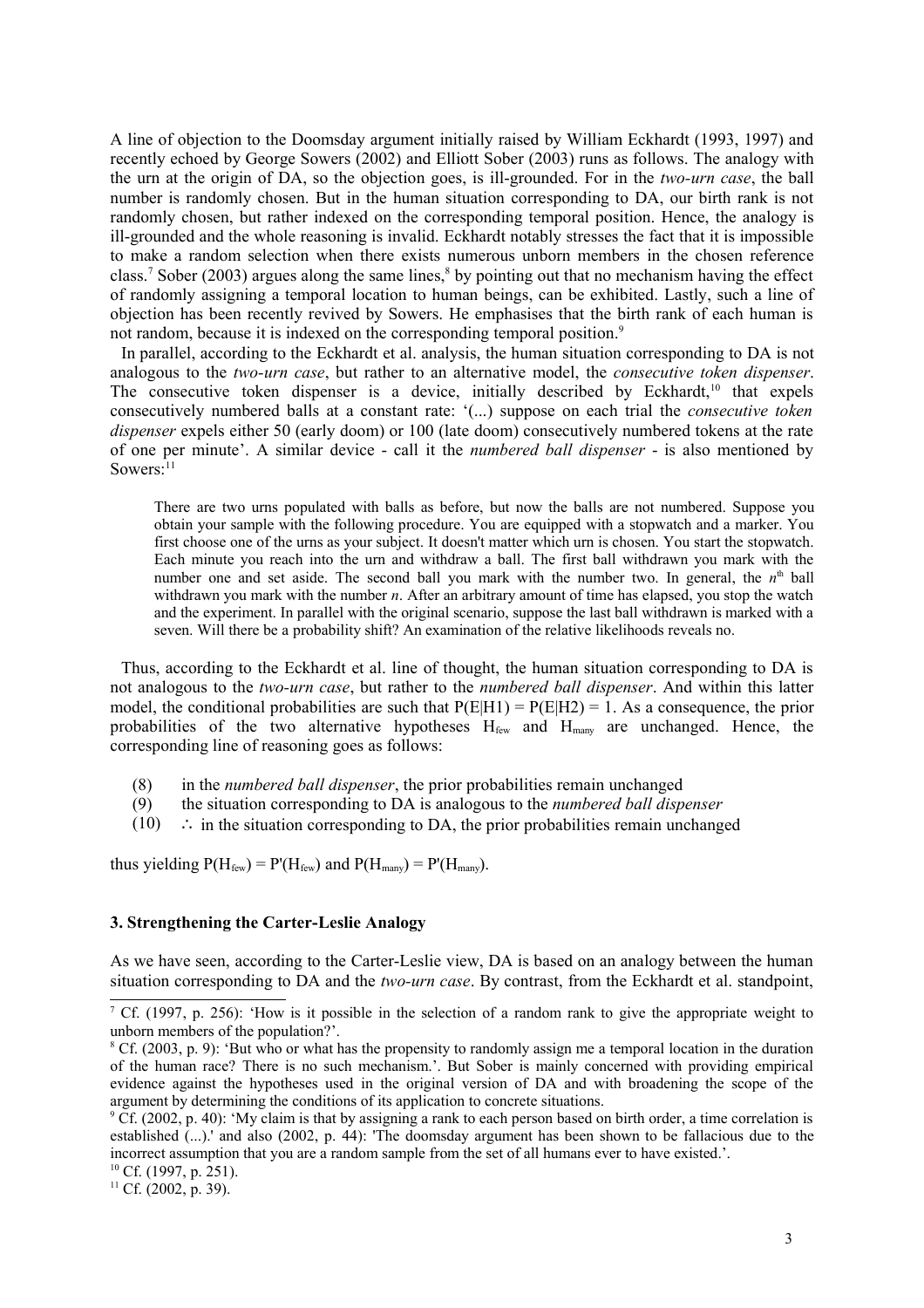the analogy associates the human situation corresponding to DA and the *numbered ball dispenser*. In what follows, I shall argue that both analogies suffer from some defects and consequently do not prove fully adequate. However, these defects can be overcome and both analogies can be finally reformulated more accurately.

Consider, to begin with, the analogy with the two-urn case inherent to the Carter-Leslie view. Let us consider the characteristics of the human situation corresponding to DA. An immediate analysis reveals indeed that this last situation is *temporal*. In effect, the birth ranks are successively attributed to human beings in function of the temporal position corresponding to their appearance on Earth. Thus, the corresponding situation takes place, say, from  $T_1$  to  $T_n$ , 1 and *n* being respectively the rank numbers of the first and of the last human. By contrast, the two-urn case is *atemporal*, for at the moment where the ball is randomly drawn, all balls are already present in the urn.<sup>12</sup> Consequently, the two-urn case takes place at a given time  $T_0$ . At this step, it is patent that the two-urn case is associated with an atemporal model while the situation corresponding to DA is best suited to a temporal one. In short, the situation corresponding to DA being temporal, and the two-urn case being atemporal precludes us from regarding the two situations as isomorphic. <sup>13</sup> The importance of the *atemporaltemporal disanalogy* will become clearer later. Roughly, its importance rests on the fact that the two competing models, namely the two-urn case and the numbered ball dispenser, are not on a par since the two-urn case is atemporal, while on the other hand, the numbered ball dispenser has an inherently fully temporal feature. This precludes us from drawing accurate comparisons between the two models. In any case, at this step, it is apparent that the human situation corresponding to DA being temporal should be put in analogy more accurately with a *temporal* experiment.

The atemporal-temporal disanalogy being stated, let us investigate now how this inconvenient could be overcome. Consider then the following experiment, which can be termed the *incremental two-urn case* (let us denote it by *two-urn case*<sup>++</sup>):

*The synchronic two-urn case*<sup> $+$ </sup> An urn is in front of you, and you know that it contains, depending on the flipping of a fair coin at time  $T_0$ , either 10 (tails) or 1000 (heads) numbered balls. At time  $T_1$ , you randomly draw the ball #*e* from the urn. Then a device expels at  $T_1$  the ball #1, at  $T_2$  the ball #2..., and finally at  $T_e$  the ball #*e*.<sup>14</sup> Once the ball #*e* expelled, the device stops. You formulate the H<sub>few</sub> and H<sub>many</sub> assumptions with  $P(H_{\text{few}}) = P(H_{\text{many}}) = 0.5$  and you try to evaluate the number of balls which were contained at  $T_0$  in the urn. You know all the above and you get the ball  $#5$  at  $T<sub>5</sub>$  when the device stops. You conclude then to an upward Bayesian shift in favour of the H<sub>few</sub> hypothesis.

The novelty in this variation is that the experiment presents a temporal feature, given that the random selection is made at  $T_1$  and the chosen ball is ultimately expelled, say, at  $T_5$ . It is also worth pointing out that in this *synchronic* two-urn case<sup>++</sup>, the total number of balls in the urn is definitively fixed at  $T<sub>0</sub>$ , at the time where the experiment begins. An instance of the *synchronic two-urn case*<sup> $++$ </sup> is then as follows:

| time             |       |       | $\gamma$ | $\mathbf{a}$ |  |
|------------------|-------|-------|----------|--------------|--|
| flipping         | tails |       |          |              |  |
| range            |       | $-10$ |          |              |  |
| random $#$       |       |       |          |              |  |
| expelled balls # |       |       |          |              |  |

At this step, it should be emphasised that anyone who accepts the conclusion of the *two-urn case* would also be committed to accepting the Bayesian shift resulting from the *incremental two-urn case*.

Furthermore, it appears that other variations of the incremental two-urn case can even be envisaged. In particular, variations of the experiment where the random process is performed gradually instead of

<sup>&</sup>lt;sup>12</sup> It could be pointed out that a small amount of time is necessary to perform the Bayesian shift, once the problem's data are known. But this can be avoided if one considers ideal thinkers, who perform Bayesian shifts at the time when they are informed of the data relevant to the corresponding situation.

<sup>&</sup>lt;sup>13</sup> I borrow this terminology from Chambers (2001).

<sup>&</sup>lt;sup>14</sup> From now on, I assume that the intervals of time, i. e. from  $T_1$  to  $T_n$ , are regular. Considering alternatively irregular intervals of time would not result in significant differences in the present account.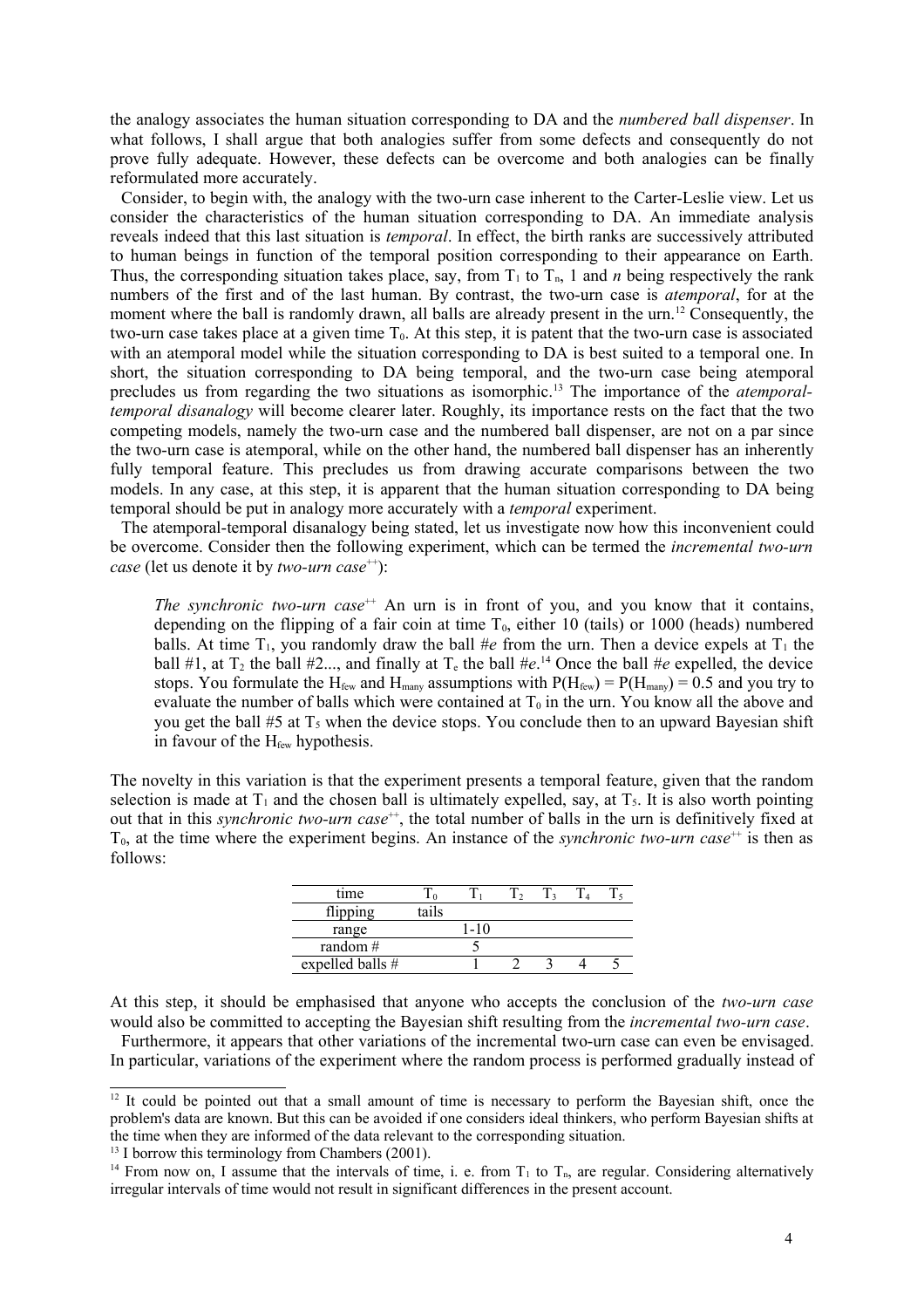at a given time (i.e. at time  $T_0$ ) can be envisaged. It suffices to replace the synchronic random process of the preceding experiment with a diachronic one. Such diachronic random drawing of the ball #*e* is performed as follows: at  $T_i$ , the robot draws a ball at random in the urn (now containing the balls  $\#i$  to  $\ddot{\theta}$  and the device expels the ball  $\ddot{\theta}$ *i*; if the ball  $\ddot{\theta}$ *i* has been drawn at T<sub>i</sub> then the device stops at T<sub>i</sub>. To give an example. At time  $T_1$ , the robot draws the ball #4 at random in the urn (containing the balls #1) to  $\#n$ ), replaces it in the urn and then expels the ball  $\#1$ ; at time  $T_2$ , the robot draws the ball  $\#7$  at random in the urn (containing the balls  $#2$  to  $#n$ ), replaces it in the urn and then expels the ball  $#2$ ; at time  $T_3$ , the robot draws the ball #9 at random in the urn (containing the balls #3 to #*n*), replaces it in the urn and then expels the ball  $#3$ ; at time  $T_4$ , the robot draws the ball  $#6$  at random in the urn (containing the balls  $#4$  to  $#n$ ), replaces it in the urn and then expels the ball  $#4$ ; at time  $T_5$ , the robot draws the ball #5 at random in the urn (containing the balls #5 to #*n*), replaces it in the urn, expels the ball #5 and then stops. Let us term this variation the *diachronic two-urn case*<sup>++</sup>. The novelty in this variation with regard to the preceding experiment, is that the random selection is performed gradually and is only made effective when the number of the randomly drawn ball equals the number corresponding to the temporal position, i.e. when the ball  $\#i$  is drawn at  $T_i$ . This contrasts with the synchronic version of the experiment, where the random selection is made definitively at time  $T_1$ . An instance of the *diachronic two-urn case*<sup>++</sup>, where the random selection is only made effective at time  $T<sub>5</sub>$ , is then as follows:

| tails |      |          |          |  |
|-------|------|----------|----------|--|
|       | 1-10 | $2 - 10$ | $3 - 10$ |  |
|       |      |          |          |  |
|       |      |          |          |  |
|       |      |          |          |  |

It should be noted that in the *diachronic two-urn case*<sup>++</sup>, the probability of drawing the ball  $\#n$  at  $T_n$ still equals  $1/n$ . Let us denote by E the fact of drawing the ball #5 at  $T_5$ . It follows that the probability of drawing the ball #5 at T<sub>5</sub> if the urn contains 10 balls is such that  $P(E) = 9/10 \times 8/9 \times 7/8 \times 6/7 \times 1/6$  $= 1/10$ .

At this step, it should be pointed out that the incremental two-urn case (whether synchronic or diachronic) does not face the above-mentioned criticisms concerning the atemporal-temporal disanalogy between the human situation corresponding to DA and the original two-urn case. For it has been shown that the human situation corresponding to DA, being temporal, cannot be put in analogy with the two-urn case, which is atemporal. By contrast, the incremental two-urn case is a temporal experiment. Thus, the incremental two-urn case meets the above mentioned requirements concerning the analogy and can be put legitimately in analogy with the human situation corresponding to DA. The analogy with the urn is now plainly plausible, since both situations are *temporal*.

At this point, it is also worth scrutinising the consequences of the *incremental two-urn case* (whether synchronic or diachronic) on the Eckhardt et al. analysis. For in the incremental two-urn case, the number of each ball expelled from the device is indexed on the rank of its expulsion. For example, you draw the ball  $#60000000000$ . But you also know that the preceding ball was #59999999999 and that the penultimate ball was #59999999998, etc. However, this does not prevent you from reasoning in the same way as in the original two-urn case and from concluding to a Bayesian shift in favour of the  $H_{few}$  hypothesis. In this context, the incremental two-urn case has the following consequence: *the fact of being time-indexed does not entail that the ball number is not randomly chosen*. Contrast now with the central claim of the Eckhardt et al. analysis that the birth rank of each human is not randomly chosen, but rather indexed on the corresponding temporal position. Sowers in particular considers that the cause of DA is the time-indexation of the number corresponding to the birth rank. <sup>15</sup> But what the incremental two-urn case and the corresponding analogy demonstrates, is that our birth rank can be time-indexed and nevertheless considered as random for DA purposes. And this point can be regarded as a significant objection to Sowers' analysis. This last remark leads to consider that the concrete analysis presented by Sowers does not prove however sufficient to provide a solution to DA. For the problem is revived when one considers

<sup>&</sup>lt;sup>15</sup> Cf. Sowers (2002, p. 40): 'My claim is that by assigning a rank to each person based on birth order, a time correlation is established in essentially the same way that the stopwatch process established a correlation with the balls.'.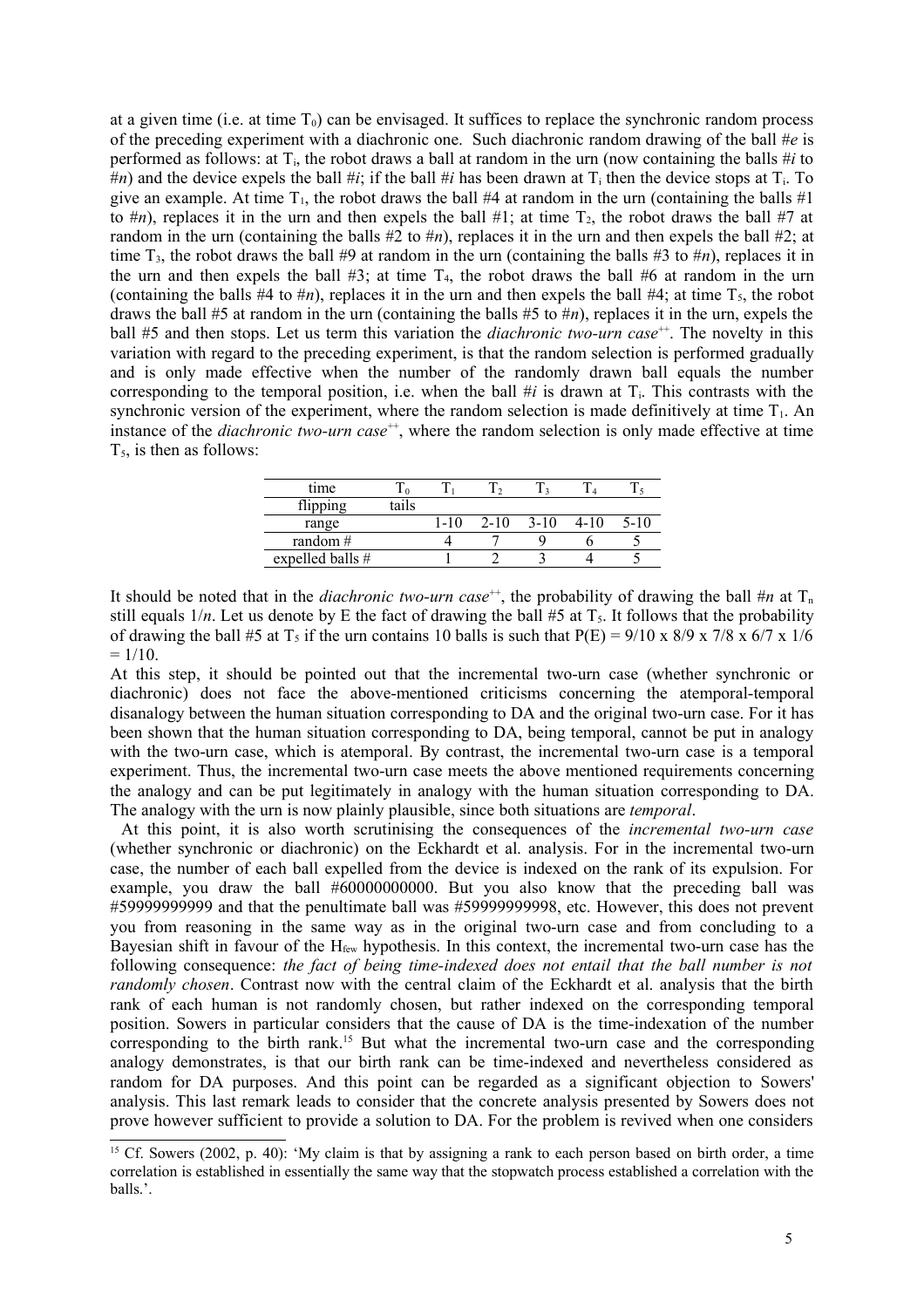the analogy between on the one hand, the human situation corresponding to DA and on the other hand, the incremental two-urn case. One can think that it is this latter analogy which constitutes truly the core of the DA-like reasoning. In this context, Sowers' conclusion according to which his analysis leads to the demise of DA appears far too strong. Echoing Eckhardt, he has certainly provided additional steps leading towards a resolution of DA and clarified significant points, but Sowers' analysis does not address veritably the strongest formulations of DA.

#### **4. Refining the Eckhardt et al. Analogy**

Let us consider, on the other hand, the analogy with the *numbered ball dispenser*, which is characteristic of the Eckhardt et al. line of thought. As mentioned above, Eckhardt describes the *consecutive token dispenser*, where the tokens are expelled from the urn at constant rates ('one per minute'). Sowers also describes an analogous experiment, where the balls are expelled from the urn and numbered accordingly, at the constant<sup>16</sup> rate of one per minute. In this last experiment, the balls are numbered in the order of their expulsion from the urn.

However, the numbered ball dispenser can be criticised on the grounds that its protocol seems inaccurately defined. This inaccuracy concerns in particular the mechanism that expels a given ball  $\#n$  at T<sub>n</sub>. What makes the device stop at T<sub>n</sub> after the ball  $\#n$  has been expelled? The numbered ball dispenser seems to be designed for whatever way of choosing a given ball. So, could it be said, whatever mechanism allowing the choice of the ball #*n* would be acceptable. But this won't do as a response, I think. For consider for example a deterministic situation, where the total number of balls in the urn is already settled before the experiment begins. And suppose that a device chooses a ball at random at  $T_1$  in the urn, say #5, and expels then accordingly the balls #1 at  $T_1$ , #2 at  $T_2$ , #3 at  $T_3$ , #4 at  $T_4$ , #5 at  $T_5$  and then stops. It appears then that the corresponding situation is fully isomorphic with the *synchronic two-urn case*<sup>++</sup>. Thus, at least on one particular interpretation, the numbered ball dispenser proves to be identical to the *synchronic two-urn case*<sup>++</sup>. But as we have seen, this latter experiment leads to a straightforward Bayesian shift in favour of the H<sub>few</sub> hypothesis, in sharp contrast with the numbered ball dispenser which leaves the prior probabilities unchanged. Arguably, such interpretation of the numbered ball dispenser should be discarded, for it is at the opposite of the Eckhardt et al. standpoint. But this shows that the protocol of the numbered ball dispenser stands in need of refinement and must be defined more accurately. This urges us to search another interpretation of the protocol of the numbered ball dispenser that fits more adequately with the spirit of the Eckhardt et al. line of thought.

Let us consider, second, another interpretation. Such interpretation arises from Sowers' description of the numbered ball dispenser. Sowers mentions in effect that the last ball is #7 ('In parallel with the original scenario, suppose the last ball withdrawn is marked with a seven'). Now let us repeat the experiment many times. In the long run, the numbered ball dispenser will always yield the ball #7 (alternatively, any small number would do the job). Under this interpretation, the repeatability of the experiment shows that the numbered ball dispenser has a *bias* towards #7. Although it should be acknowledged that this biased numbered ball dispenser is also one *possible* interpretation of the numbered ball dispenser, I don't think neither that it fits adequately with what Eckhardt and Sowers has in mind. Sowers notably is concerned with a last ball expelled which is marked with whatever number (recall 'In general, the *n*th ball withdrawn you mark with the number *n*'). For that reason, this second interpretation should also be rejected.

Let us consider then a third alternative interpretation. For it seems that an adequate interpretation of the numbered ball dispenser must do justice to Eckhardt' strong idea that *it is impossible to make a random selection when there exists numerous unborn members in the reference class*. Both previous interpretations of the numbered ball dispenser failed to incorporate adequately this latter idea. But consider now the following variation of the numbered ball dispenser:

<sup>&</sup>lt;sup>16</sup> It could be pointed out that both Eckhardt's and Sowers' experiments do not exactly correspond to the human situation corresponding to DA. For in this latter situation, the humans appear on Earth at variable intervals of time, while Eckhardt and Sowers consider constant rates. However, this last disanalogy can be regarded as a minor qualm. For both Eckhardt's and Sowers' experiments could be eventually restated with items which are expelled at irregular rates instead of constant ones. In this context, a constant rate numbered ball dispenser can even be regarded as a useful simplification.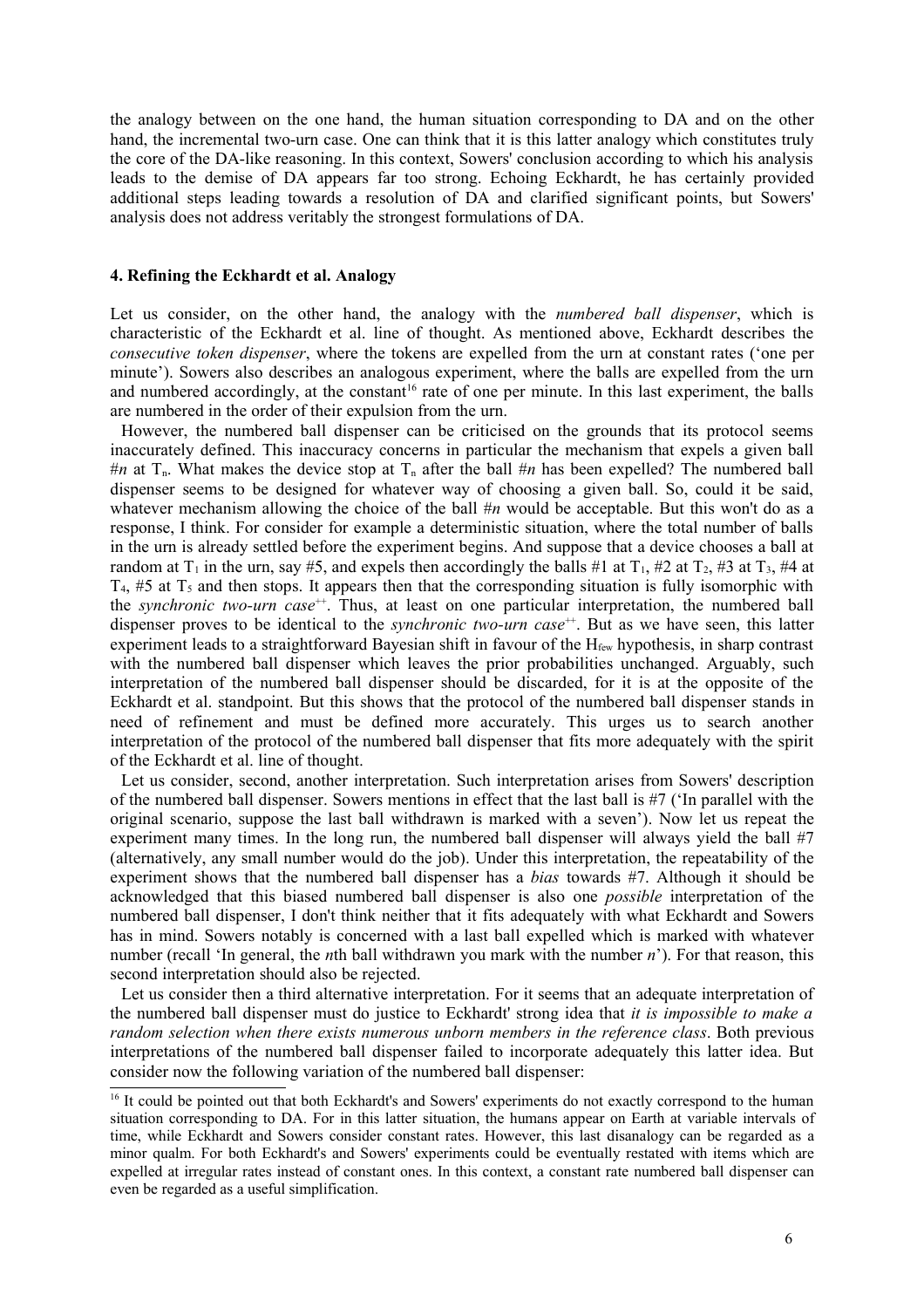*The synchronic numbered ball dispenser* An opaque device contains an urn that has 10 balls at  $T_0$ , but will ultimately contain at  $T_{11}$  either 10 or 1000 numbered balls. The final number of balls in the urn will be determined by the flipping of a fair coin at  $T_0$ . If heads, 990 numbered balls (#11 to #1000) will be added in the urn at  $T_{11}$ . If tails, no balls will be added at  $T_{11}$ . At time  $T_1$ , you randomly draw the ball  $\#e$  from the urn and then replace it in the urn. Then a device expels at  $T_1$  the ball #1, at  $T_2$  the ball #2..., at  $T_n$  the ball #*n*. Now, according to the outcome of the random drawing performed at  $T_1$ , the device stops at  $T_e$  when the ball #*e* is expelled. You formulate the  $H_{few}$  and  $H_{many}$  assumptions relating to the total number of balls in the urn at  $T_{11}$  with  $P(H_{few}) = P(H_{many}) = 0.5$ . You know all the above and you get the ball #5 at  $T<sub>5</sub>$  when the device stops. You conclude then that the prior probabilities remain unchanged.

An instance of the *synchronic numbered ball dispenser* is then as follows:

| time             |       |      |          |        |  |
|------------------|-------|------|----------|--------|--|
| flipping         | tails |      |          |        |  |
| range            |       | 1-10 | $2 - 10$ | $3-10$ |  |
| random $#$       |       |      |          |        |  |
| expelled balls # |       |      |          |        |  |

The novelty in this variation is that the urn contains 10 balls at the beginning but 990 other balls are eventually added later, at  $T_{11}$ , depending on the outcome of a coin's toss. If the coin lands tails, nothing is done at  $T_{11}$  and the urn remains with only 10 balls, the ball being drawn continuously in the range  $[1, 10]$ . If the coin lands heads, 990 balls are added in the urn at  $T_{11}$ . In this last case, the ball is drawn in the range  $[1, 10]$  until  $T_{10}$ , but from  $T_{11}$  onwards, the ball is drawn in the range  $[1, 1000]$ . The protocol of this experiment can be described more generally as follows: if the urn contains only 10 balls, a ball is drawn randomly in the range [1, 10]; but if the urn contains 1000 balls, a ball is drawn randomly in the range [1, 1000]. Thus, the ball is drawn randomly, according to the *actual* number of balls in the urn. At this step, it should be apparent that this latter protocol does justice to Eckhardt's idea that it is impossible to make a random selection when there exists numerous unborn members in the reference class. In the present experiment the 990 balls that are added at  $T_{11}$  represent those unborn members and the random process operates in the range  $[1, 10]$  until  $T_{10}$ , even in the case where the reference class will ultimately contain 1000 balls. In this context, the *synchronic numbered ball dispenser* appears well as a robust variation of the numbered ball dispenser, which fully incorporates Eckhardt's insight. This latter variation does not face the above criticism of inaccuracy in its protocol. In this last situation, it would be plainly erroneous to conclude to a Bayesian shift in favour of the  $H_{few}$  hypothesis. What is rational to infer in this situation, though, is that the prior probabilities remain unchanged.

At this step, it is worth noting that the *synchronic numbered ball dispenser* has another virtue. In effect, it also incorporates an element of randomness, given that the number of the ball is first drawn randomly in [1, 10]. Hence, the corresponding variation is much in line with the intuition that we are in some sense random humans. Consequently, this variation does justice to the idea that at least in some intuitive sense, our birth rank can be considered as random.

At this step, it is worth pointing out that a diachronic variation of the preceding experiment can even be envisaged. In particular, a *diachronic numbered ball dispenser* can be conceived of, where the random process is performed gradually instead of at a given time (i.e. at time  $T_1$ ) can be envisaged. It suffices then to replace the synchronic random drawing of the ball #*e* of the preceding experiment, by a diachronic one, which runs as follows: at  $T<sub>i</sub>$ , the robot draws a ball at random in the urn (now containing the balls  $\#i$  to  $\#n$ ) and the device expels the ball  $\#i$ ; if the ball  $\#i$  has been at  $T_i$  then the device stops at Ti. Accordingly, an instance of the *diachronic numbered ball dispenser* is as follows:

| time               |       |      |          |          |      |      |
|--------------------|-------|------|----------|----------|------|------|
| flipping           | tails |      |          |          |      |      |
| range              |       | 1-10 | $2 - 10$ | $3 - 10$ | 4-10 | 5-10 |
| random $#$         |       |      |          |          |      |      |
| expelled balls $#$ |       |      |          |          |      |      |
|                    |       |      |          |          |      |      |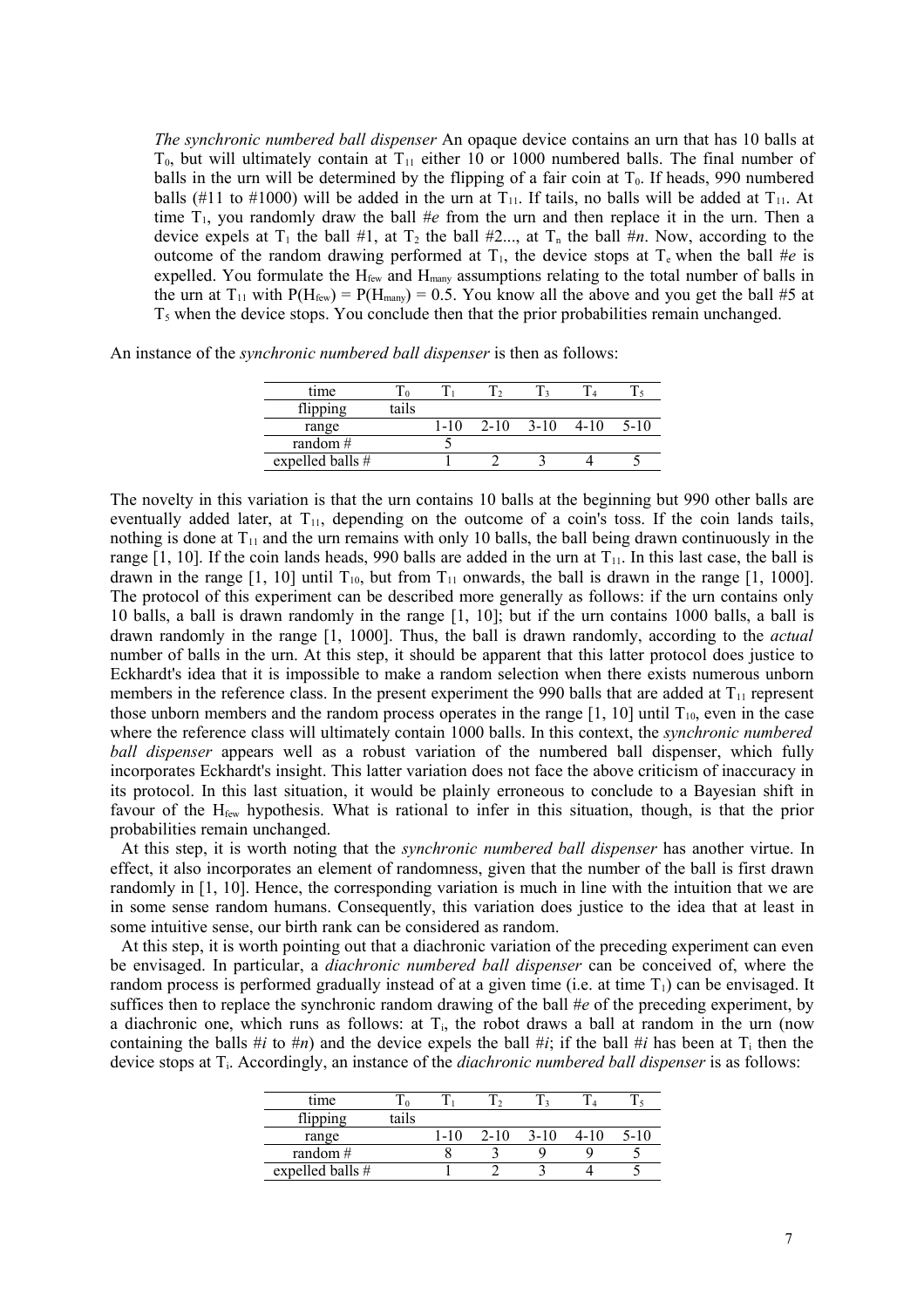### **5. The Third Route**

Given the above developments, we are now in a position to evaluate the adequacy of the analogy underlying DA. We now face two competing analogies with the human situation corresponding to DA. At this stage, the question that arises is the following: Is the human situation corresponding to DA analogous to (i) the *two-urn case*<sup>++</sup> or to (ii) the *numbered ball dispenser*? As we have seen, each model comes in two variations  $-$  i.e. either synchronic or diachronic  $-$  which constitute strong variations of their respective original ancestors, since the former are not vulnerable to several objections that can be pressed against the latter. At this step, the following question ensues: Does there exist an objective criterion allowing the preferential choice of one of the two competing models? Is there any clue that allows for preferring either the two-urn case<sup>++</sup> or the numbered ball dispenser to model the human situation corresponding to DA? Let us proceed now to review whether any such objective criterion is available.

Both Leslie and Eckhardt give reasons to justify the preferential choice of their favourite model. I shall examine these latter justifications in turn. To begin with, Leslie's motivation for the preferential choice of the two-urn case<sup>++</sup> results from countering a commonly raised objection to DA based on the consideration that people of the future are not alive yet. The corresponding line of defence notably results from the emerald experiment  $(1996, p. 20)$ :<sup>17</sup>

Imagine an experiment planned as follows. At some point in time, three humans would each be given an emerald. Several centuries afterwards, when a completely different set of humans was alive, five thousands humans would again each be given an emerald in the experiment. You have no knowledge, however, of whether your century is the earlier century in which just three people were to be in this situation, or the later century in which five thousand were to be in it. Do you say to yourself that if yours were the earlier century then the five thousand people wouldn't be alive yet, and that therefore you'd have no chance of being among them? On this basis, do you conclude that you might just as well bet that you lived in the earlier century?

Suppose you in fact betted that you lived there. If every emerald getter in the experiment betted in this way, there would be five thousand losers and only three winners. The sensible bet, therefore, is that yours is instead the later century of the two.

Leslie's remark is targeted at demonstrating (successfully, I think) that a DA-like reasoning can validly take place, even if there exist some unborn members in the reference class, whose coming into existence is already firmly planned at the time of the experiment. Nevertheless, Leslie acknowledges that DA is considerably weakened if our world is of an indeterministic nature, i.e. if the total number of humans who will ever have lived is not presently settled. Leslie acknowledges in effect that DA must be weakened if the fate of the human race is indeterministic when he evokes: <sup>18</sup> '(...) the potentially much stronger objection that the number of names in the doomsday argument's imaginary urn, the number of all humans who will ever have lived, *has not yet been firmly settled* because the world is indeterministic'. At this step, it should be acknowledged that an indeterministic situation corresponds adequately to the numbered ball dispenser. Arguably, this latter model could be slightly modified to account for an indeterministic situation, notably by running the experiment with a quantum coin.

On the other hand, Eckhardt's justification for the preferential choice of the numbered ball dispenser is twofold. Eckhardt stresses, first, that our birth rank is non-random. But there is a strong intuition that we are, at least for a given reference class, random humans and consequently, our birth rank can also be random. But Eckhardt argues, second, and more convincingly, for the impossibility of drawing a random number without knowing the total size of the reference class. The different variations of the numbered ball dispenser described above incorporate this latter insight. However, one possible weakness in Eckhardt's account is that he denies the analogy with the lottery case (in our framework, the *two-urn case*<sup>++</sup>) in all cases. But how can we have the certainty that an analogy with the *two-urn* 

<sup>&</sup>lt;sup>17</sup> Cf. also Leslie (1993, p. 489).

 $18$  Cf. Leslie (1993, p. 490).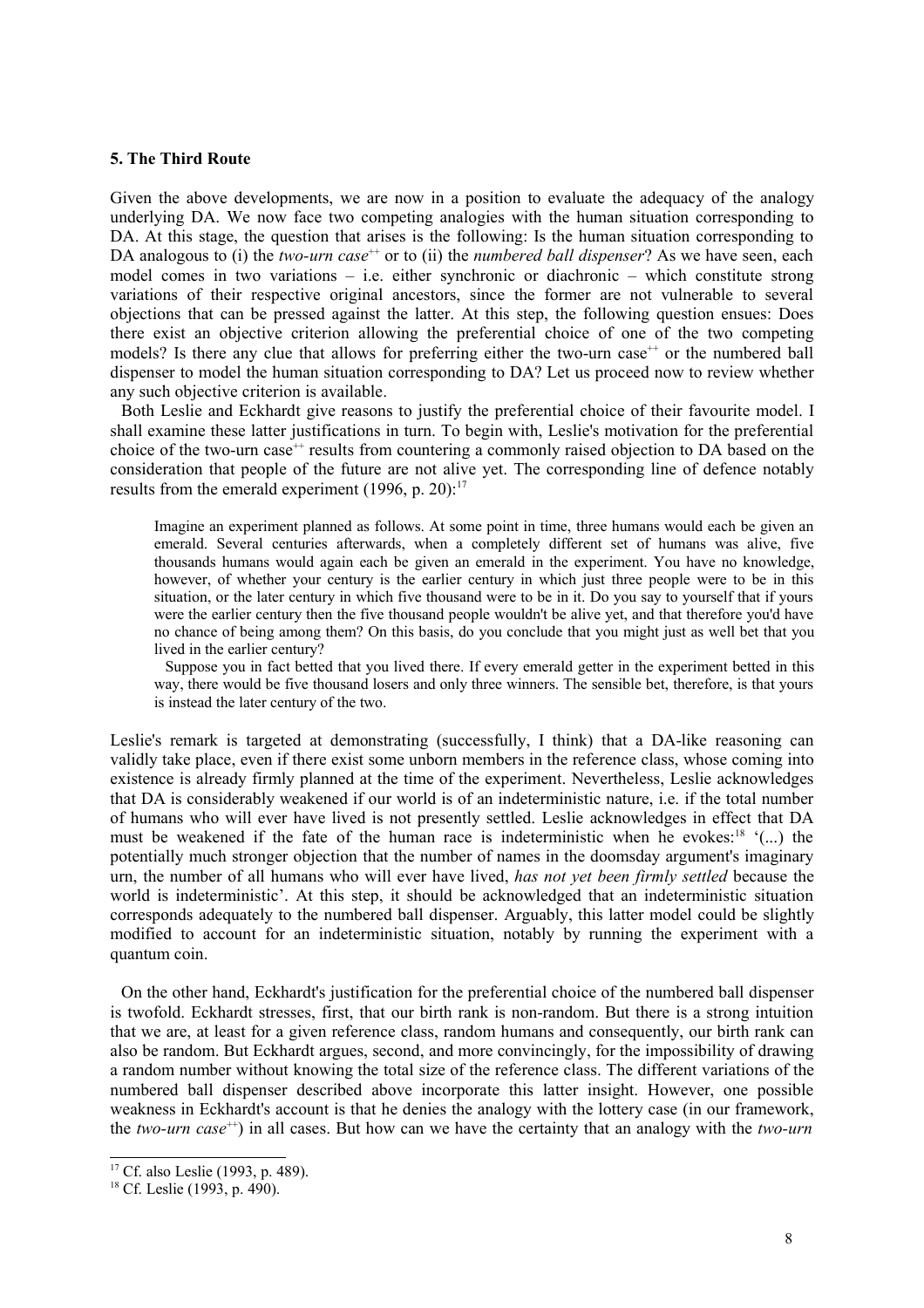case<sup>++</sup> does not hold, for a given reference class? It appears that we lack the relevant evidence to rule out such a hypothesis with absolute certainty.

Although Leslie and Eckhardt offer strong justifications for their favourite model, it appears that both of them do not provide sufficient objective motivation for ruling out the opposite model. On the one hand, Leslie openly accepts that his favourite analogy with the lottery case could fail in some indeterministic circumstances, thus leaving room to some variation of the numbered ball dispenser to apply. On the other hand, Eckhardt does not expose the objective motivation for rejecting the analogy with the *two-urn case*<sup>++</sup> in all cases. Now the upshot is that we are left with an indeterminate situation.

Let us then investigate whether any of the two competing models has an advantage over the other for modelling accurately the specific features of the human situation corresponding to DA. It is worth pointing out preliminarily that from an external viewpoint, there is no difference between the two models. In effect, from an observer's viewpoint, the external sequence consists in the expulsion of the balls #1 at  $T_1$ , #2 at  $T_2$ , #3 at  $T_3$ , ..., #e at  $T_5$ , whether one considers the *two-urn case*<sup>++</sup> or the *numbered ball dispenser*. This corresponds adequately to the temporal feature of the human situation corresponding to DA. Hence, from this viewpoint, the analogy proves to be strongly established in both cases.

Let us turn now to the internal part of both experiments, concerning in particular what relates to the random process. As we have seen, both models admit of a synchronic variation where the random drawing is made at  $T_0$  and a diachronic variation where the random drawing is made gradually from  $T_1$  to  $T_e$ . In consequence, both models are capable of modelling adequately the random process<sup>19</sup> that determines the birth rank of each human. Whether such random drawing has been made before the beginning of humankind or perhaps more plausibly, during the course of the existence of the human race doesn't matter. For the *two-urn case*<sup>++</sup> and the *numbered ball dispenser* both admit of respective variations which are capable of handling adequately these two types of situations. At this stage, it appears that both models are capable of modelling adequately the random process that determines the birth rank of each human. From this viewpoint, the two competing models are still on a par for the modelisation of situations which differ according to the synchronic/diachronic distinction.

To sum up now. From the above, it results that both models admit of respectively two variations, i.e. synchronic or diachronic. An immediate consequence is that the two models are equally suited for modelling adequately the different modalities of the human situation corresponding to DA, depending on the synchronic/diachronic distinction. The upshot is that this equally powerful modelling ability of the two-urn case++ or the numbered ball dispenser still leaves us with an indeterminate situation. In the lack of objective evidence allowing to choose rationally between the two competing models, it is then wise to apply a principle of indifference, which leads to retain both models as roughly equiprobable. At this stage, it appears that we are on a third route: either the two-urn case<sup> $+$ </sup> or the numbered ball dispenser applies to the human situation corresponding to DA. In this context, both Leslie's and Eckhardt's positions can be regarded as monist attitudes. For the preferential choice of either the twourn case<sup>++</sup> or the numbered ball dispenser appears well as a *one-sided* attitude. By contrast, the present view, based on a third route, is of a pluralist nature. For it appears now that an adequate model should reflect the fundamental property of being *two-sided*. Perhaps if the present view were grounded on a purely *disjunctive* model, i.e. corresponding to the definition that either Leslie's or Eckhardt's position were true, there would be serious grounds for doubting that there would be something interestingly novel in the third route. But as will become clearer later, the third route allows for both two-urn case<sup>++</sup> and numbered ball dispenser to apply simultaneously to the human situation corresponding to DA. The essence of the third route is then pluralistically based on a *conjunctive* treatment of both Leslie's and Eckhardt's models. In short, both models apply in some cases. But explaining how both models apply without appealing to any paraconsistent logic requires that we delve more deeply into the underpinnings of the reference class problem.

## **6. The Reference Class Problem**

<sup>&</sup>lt;sup>19</sup> To put it metaphorically. Needless to say, such random process need not be taken at face value.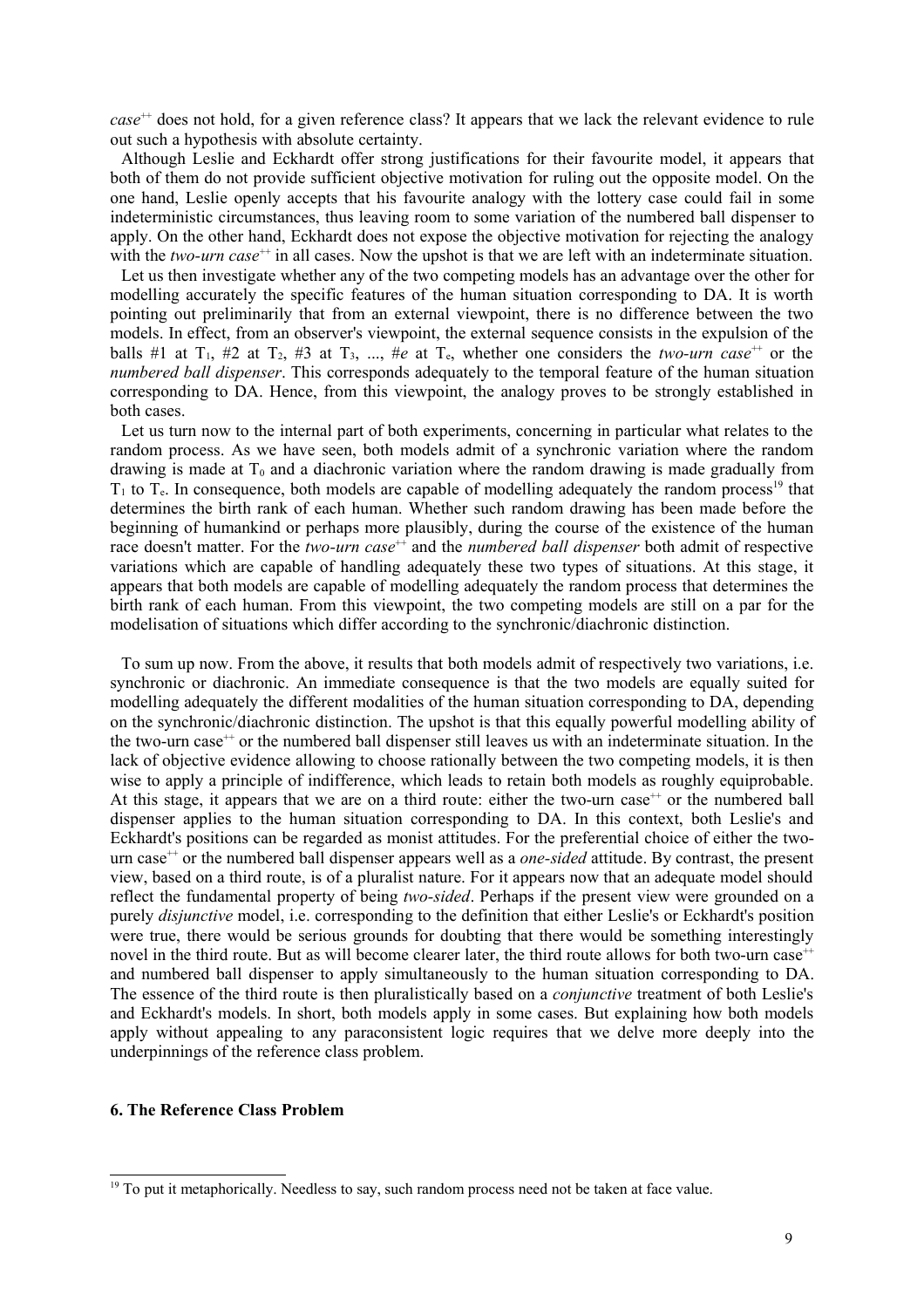Let us recall now the *reference class problem*.<sup>20</sup> Roughly, it is the problem of how to define 'humans'. More accurately, it can be stated as follows: How can the reference class be objectively defined for DA-purposes? For an extensive or restrictive definition of the reference class could be provided. An extensively defined reference class would include for example the somewhat exotic future evolutions of humankind, for example with an average I.Q. of 200 or with backward causation abilities. Conversely, a restrictively designed reference class would only include those humans who correspond accurately to the characteristics of, say, *homo sapiens sapiens*, thus excluding the past *homo sapiens neandertalensis* and the future *homo sapiens supersapiens*. To put it more in adequation with our current taxonomy, the reference class can be defined at different levels which correspond respectively to the supergenus *superhomo*, the *homo* genus, the *homo sapiens* species, the *homo sapiens sapiens* subspecies, etc. At this step, it appears that we lack an objective criterion to choose the corresponding level non-arbitrarily.

Leslie's treatment of the reference class problem is exposed in the response made to Eckhardt (1993) and in *The End of the World* (1996).<sup>21</sup> Leslie's solution to the reference class problem goes as follows: One can choose the reference class more or less as one wishes, i.e. at whatever level of extension or of restriction. Once this choice is performed, it suffices to adjust the prior probabilities accordingly to get the argument moving. Leslie's sole condition is that the reference class should not be chosen at an extreme level of extension or of restriction.<sup>22</sup> Furthermore, Leslie addresses the resulting fact that each human belongs to several different classes, restrictively or extensively defined. However, this is not a problem from Leslie's standpoint, since the argument works for all classes. In effect, a Bayesian shift ensues for whatever reference class arbitrarily chosen, at a somewhat reasonable level of extension or of restriction. Leslie illustrates this point with an urn analogy. By contrast with the onecolour two-urn case, he considers an urn that contains balls of different colours, say red and green. A red ball is drawn from the urn. From a restrictive viewpoint, the ball is a random red ball and there is no difference in this case with the classical two-urn case. But from a more extensive viewpoint, the ball is also a random red-or-green ball.<sup>23</sup> According to Leslie, although the prior probabilities are different in each case, a Bayesian shift ensues in both cases.<sup>24</sup> In sum, on Leslie's view, the reference class problem can be overcome because the argument works for *all* somewhat reasonably defined reference classes.

By contrast, Eckhardt's treatment of the reference class problem stresses the difficulty, for the same individual, of being simultaneously random in several different classes: '(...) do we have better reason to believe that we are random human than random vertebrates or random social animals? Can the same item be random in all these classes? Isn't a *random* human a rather exceptional vertebrate?' (1993, p. 483). At this step, it should be acknowledged that an adequate treatment of the reference class problem must address this latter objection. We shall then return to this reservation later.

At this stage, one might wonder what treatment of the reference class problem results from the third route. To begin with, let us reframe the reference class problem into the above-mentioned taxonomy

<sup>&</sup>lt;sup>20</sup> The *reference class problem* in probability theory is notably exposed in Hájek (2002, s. 3.3). For a treatment of the reference class problem in the context of DA, see notably Eckhardt (1993, 1997), Bostrom (1997, 2002, ch. 4 pp. 69-72 and ch. 5), Franceschi (1998, 1999). The point of Franceschi (1999) can be construed as a treatment of the reference class problem within confirmation theory.

 $21$  In the part entitled 'Just who should count as being human?' (pp. 256-63).

<sup>&</sup>lt;sup>22</sup> Cf. 1996, p. 260: 'Widenings of reference class can easily be taken too far.' and p. 261: 'Again, some ways of *narrowing* a reference class might perhaps seem inappropriate'.

<sup>&</sup>lt;sup>23</sup> Cf. Leslie (1996, p. 259): 'Suppose all the balls in the urn are numbered. A ball is drawn. It turns out to be bright red. Note that it is not only a bright red ball whose number has been drawn *at random* from the numbers of all the *bright red* balls in the urn, but also a red-or-reddish ball whose number has been drawn *at random* from the numbers of all the *red-or-reddish* balls in the urn'.

<sup>&</sup>lt;sup>24</sup> Cf. Leslie (1996, pp. 258-9): 'The thing to note is that the red ball can be treated either just as a red ball or else as a red-or-green ball. Bayes's Rule applies in both cases. When we're interested in how many red balls there are in the urn, we need to treat the ball just as a red ball. The 'prior probabilities' entering into our Bayesian calculation are then probabilities for such and such numbers of red balls. When, in contrast, what interests us is how many red-or-green balls the urn contains, then we have to treat the red ball as red-or-green. Correspondingly, the prior probabilities entering into the calculation are the prior probabilities of various numbers of balls in the red-or-green-ball class. [...] All this evidently continues to apply to when being-red-orgreen is replaced by being-red-or-pink, or being-red-or-reddish'.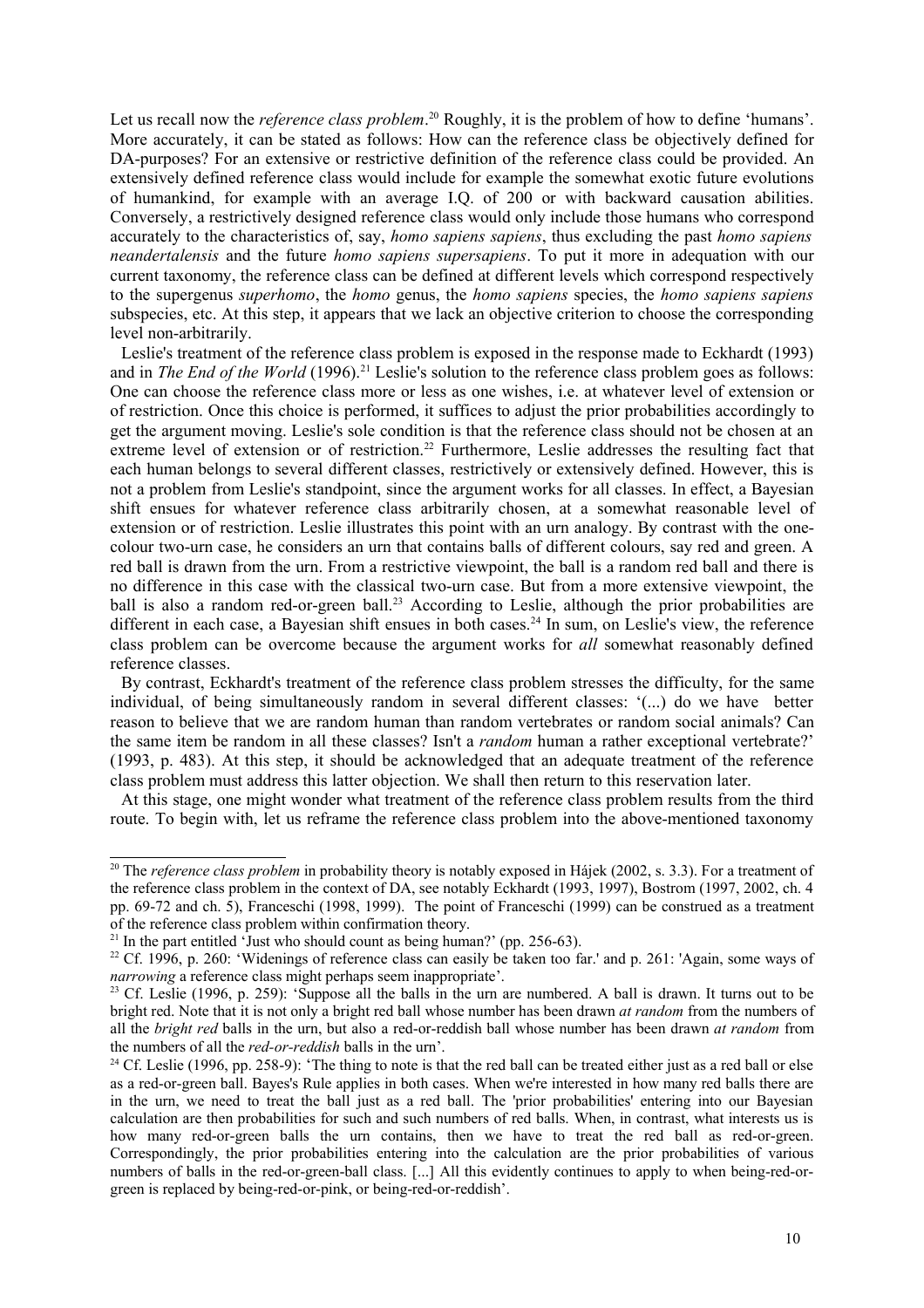of experiments. Now it appears that both two-urn case<sup>++</sup> and numbered ball dispenser can be easily adapted, in order to incorporate the elements of the reference class problem.

# 6.1 *The two-colour two-urn case++*

Let us begin with the *two-urn case*<sup>++</sup>. Consider then a two-colour experiment where the relevant class is the class of red-or-green balls, instead of the class of red balls. To fix ideas, consider that the first 10 balls  $(\#1 \text{ to } \#10)$  are red and the other 990 balls  $(\#11 \text{ to } \#1000)$  are green. We get then straightforwardly the following variation of the *two-urn case*<sup>++</sup>, applied to red-or-green balls:

*The two-colour two-urn case*<sup>++</sup> An urn is in front of you, and you know that it contains, depending on the flipping of a fair coin at time  $T_0$ , either 10 (tails) or 1000 (heads) numbered red-or-green balls. At time  $T_1$ , you randomly draw the ball  $\#e$  from the urn. Then a device expels at  $T_1$  the ball #1, at  $T_2$  the ball #2..., and finally at  $T_e$  the ball #*e*. Once the ball #*e* is expelled, the device stops. You formulate the H<sub>few</sub> and H<sub>many</sub> assumptions with  $P(H_{f_{\text{eav}}}) = P(H_{\text{many}})$  $= 0.5$  and you try to evaluate the number of red-or-green balls which were contained at  $T_0$  in the urn. You know all the above and you get the *red* ball  $#5$  at  $T_5$  when the device stops. You conclude then to an upward Bayesian shift in favour of the  $H_{few}$  hypothesis.

Within this variation, the urn is filled with red-or-green balls and a given red ball (and also whatever green ball) can also be considered as a red-or-green ball. At this step, it should be apparent that this variation of the two-urn case related to the class of red-or-green balls yields a straightforward Bayesian shift, in the same way as the original variation applied to the class of red balls. It is also worth noting that the two-colour two-urn case<sup>++</sup> is fully in adequation with Leslie's treatment of the reference class problem. The key point is that the red ball which is randomly drawn from the urn can be legitimately considered as random in both the class of red-or-green balls and the class of red balls. In this particular case, this invalidates Eckhardt's objection that a given ball cannot be random in two different classes.

# 6.2 *The two-colour numbered ball dispenser*

Let us turn now to the *numbered ball dispenser*. Consider then a two-colour experiment, where, just as previously, the first 10 balls (#1 to #10) are red and the other 990 balls (#11 to #1000) are green, in replacement of the original one-colour experiment. We get then accordingly the following two-colour variation of the numbered ball dispenser:

*The two-colour numbered ball dispenser* An opaque device contains an urn that has 10 red balls at  $T_0$ , but will ultimately contain either 10 red balls or 1000 red-or-green numbered balls, consisting of 10 red balls and 990 green balls. The final number of red-or-green balls in the urn will be determined by the flipping of a fair coin at  $T_0$ . If heads, 990 green numbered balls (#11) to #1000) will be added in the urn at  $T_{11}$ . If tails, no green balls will be added at  $T_{11}$ . At time  $T_{11}$ , you randomly draw the ball #*e* from the urn and then replace it in the urn. Then a device expels at  $T_1$  the ball #1, at  $T_2$  the ball #2..., at  $T_n$  the ball #*n*. Now, according to the outcome of the random drawing performed at  $T_1$ , the device stops at  $T_e$  when the ball #*e* is expelled. You formulate the  $H_{few}$  and  $H_{many}$  assumptions relating to the total number of red-or-green balls in the urn at  $T_{11}$  with  $P(H_{few}) = P(H_{manv}) = 0.5$ . Now you know all the above and you get the *red* ball #5 at  $T_5$  when the device stops. You conclude then that the prior probabilities remain unchanged.

Let us place ourselves, first, from the viewpoint of the extensively defined class of red-or-green balls. It appears then that this variation of the numbered ball dispenser is in all respects analogous with the one-colour variation. For considering the class of red-or-green balls instead of the class of red balls does not add anything new, since the structure of the original experiment is fully preserved. In this type of situation, it is then rational to conclude in the same way that in the original one-colour numbered ball dispenser and leave the prior probabilities unchanged.

But what if we only focus, in the above experiment, on the class of red balls? We should ignore then whatever green ball drawn from the urn and only focus on red balls. Now drawing the red ball #5 at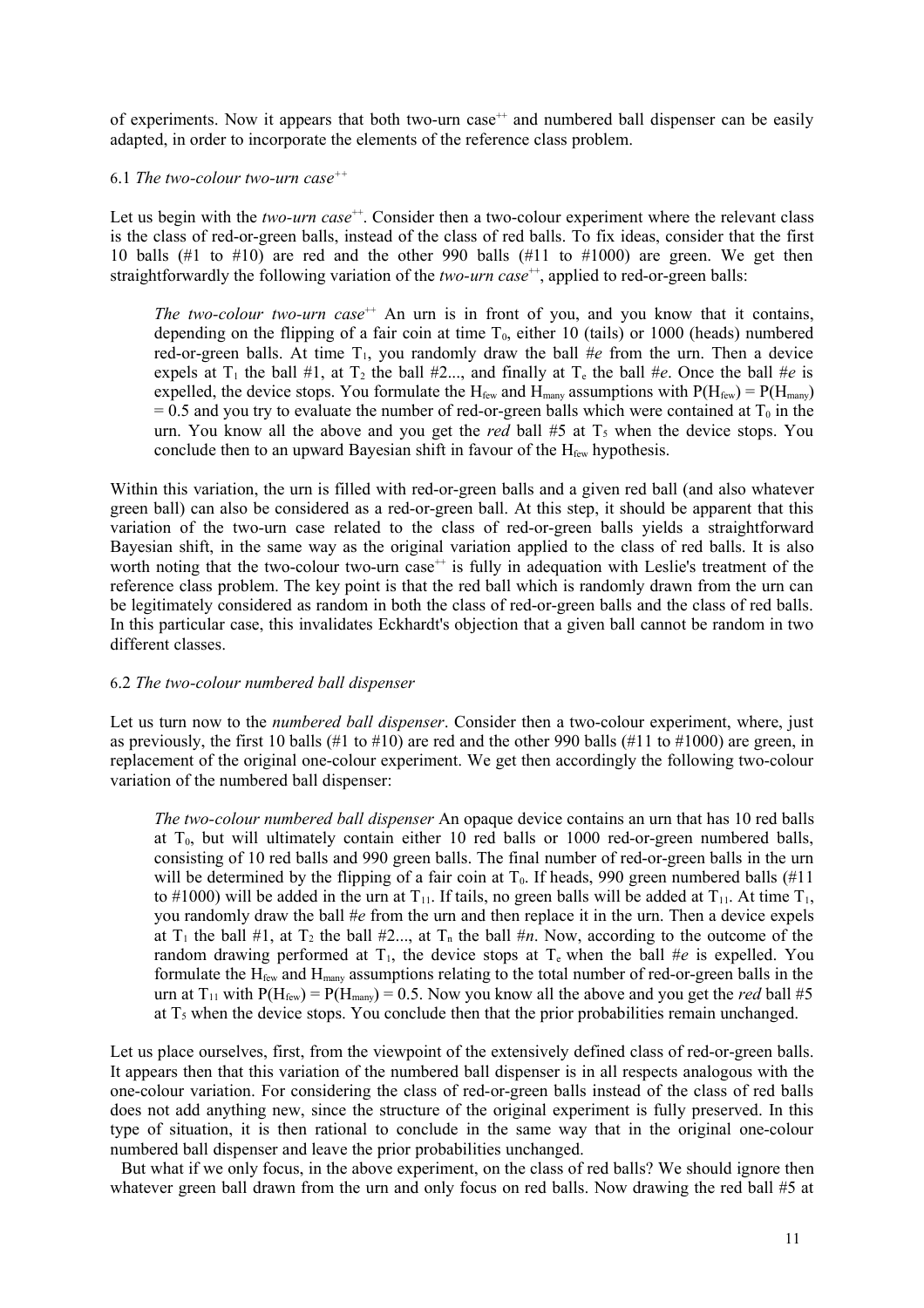random, we can legitimately conclude to a Bayesian shift in favour of the H<sub>few</sub> hypothesis related to red balls. It is then patent that we reason just as in the *two-urn case*<sup>++</sup> (whichever variation – whether synchronic or diachronic – will do the job). The upshot is that, from the restrictive viewpoint of the class of red balls, *the situation is fully isomorphic with the one-colour two-urn case*.

To sum up now. In the above situation, the numbered ball dispenser applies to the class of red-orgreen balls while the two-urn case applies to the more restrictive class of red balls. This casts light on the fact that *a two-urn case concerning red balls is encapsulated into a numbered ball dispenser related to red-or-green balls*. We can appreciate, at this point, that it is the fact that our strengthened numbered ball dispenser incorporates an element of randomness, that renders both models compatible. Now according to the pluralist essence of the third route, it appears that the two-urn case<sup>++</sup> holds from a restrictive viewpoint *and* the numbered ball dispenser applies from a more extensive standpoint. Now fully in accordance with the first route, it appears that both competing models apply to different reference classes. To put it another way: while the class of red balls disappears fast, the class of redor-green balls survives later. The upshot is that from the third route's viewpoint, there exists one class for which Leslie's model works and one slightly more extensive other class for which Eckhardt's model prevails.

At this step, we are in a position to illustrate the above point through a concrete example related to our past situation, i.e. the neandertalian case. Recall that Leslie addresses the case of a neandertalian who would have implemented a DA-like reasoning:<sup>25</sup>

Consider the protest that any Stone Age man who had used the argument would have been led to the erroneous conclusion that the human race would soon die out. A first reply is: So what? It is not a defect in any merely probabilistic argument if it leads someone improbably situated - someone very early in time, maybe, or someone who has thrown a dozen dice with eyes shut and expects (mistakenly, in view of what is actually on the table) not to see a dozen sixes upon opening them - to an erroneous conclusion.

From the fact that Leslie considers the neandertalian's conclusion as erroneous, it is implicit here that Leslie assimilates the reference class to the somewhat extensively defined *homo sapiens* species (the conclusion would have been true, had the neandertalian considered the more restrictive class of the *homo sapiens neandertalensis* subspecies). Leslie's treatment of the neandertalian case is in adequation with the *two-urn case*<sup>++</sup>. Leslie acknowledges the fact that a neandertalian who would have implemented a DA-like reasoning related to the *homo sapiens* reference class would have been led to the false conclusion of a nearest extinction. But on Leslie's view, this is due to the abovementioned<sup>26</sup> fact that the reasoning based on the two-urn case does not yield absolute certainty. For it works in most cases, but exceptionally early members of the reference class can be led to an erroneous conclusion, despite the overall soundness of their DA-like reasoning.

Let us analyse now the neandertalian case from the third route's standpoint. I shall assume in the following that our current taxonomy is the best objective guide at our disposal for drawing relevant distinctions among reference classes. This has the effect of limiting the choice of the reference class to three main options: the subspecies *homo sapiens neandertalensis*, the species *homo sapiens* and the *homo* genus. Historically, the *homo sapiens neandertalensis* subspecies has appeared on the earth near -200.000 BCE and then became extinct near -35.000 BCE. On the other hand, our current subspecies *homo sapiens sapiens* has appeared near -120.000 BCE. From the above, it results that, from the viewpoint of a neandertalian, we need to distinguish two periods: (i) from -200.000 to -120.000 BCE, *homo sapiens neandertalensis* was the sole representative on the earth of the *homo sapiens* species. By contrast, from (ii) -120.000 to -35.000 BCE, the earth was populated simultaneously with two coexistent members of the *homo sapiens* species, i.e. *homo sapiens neandertalensis* and *homo sapiens sapiens*. At this step, in accordance with the preceding remarks, we can assimilate *homo sapiens neandertalensis* with red balls, *homo sapiens sapiens* with green balls, and *homo sapiens* with red-orgreen balls. And it follows then that the corresponding situation is fully isomorphic with the twocolour numbered ball dispenser.

6.3 *Our present situation*

 $25$  Cf. (1992, pp. 527-8).

 $^{26}$  Cf.  $\dot{\S}1$ .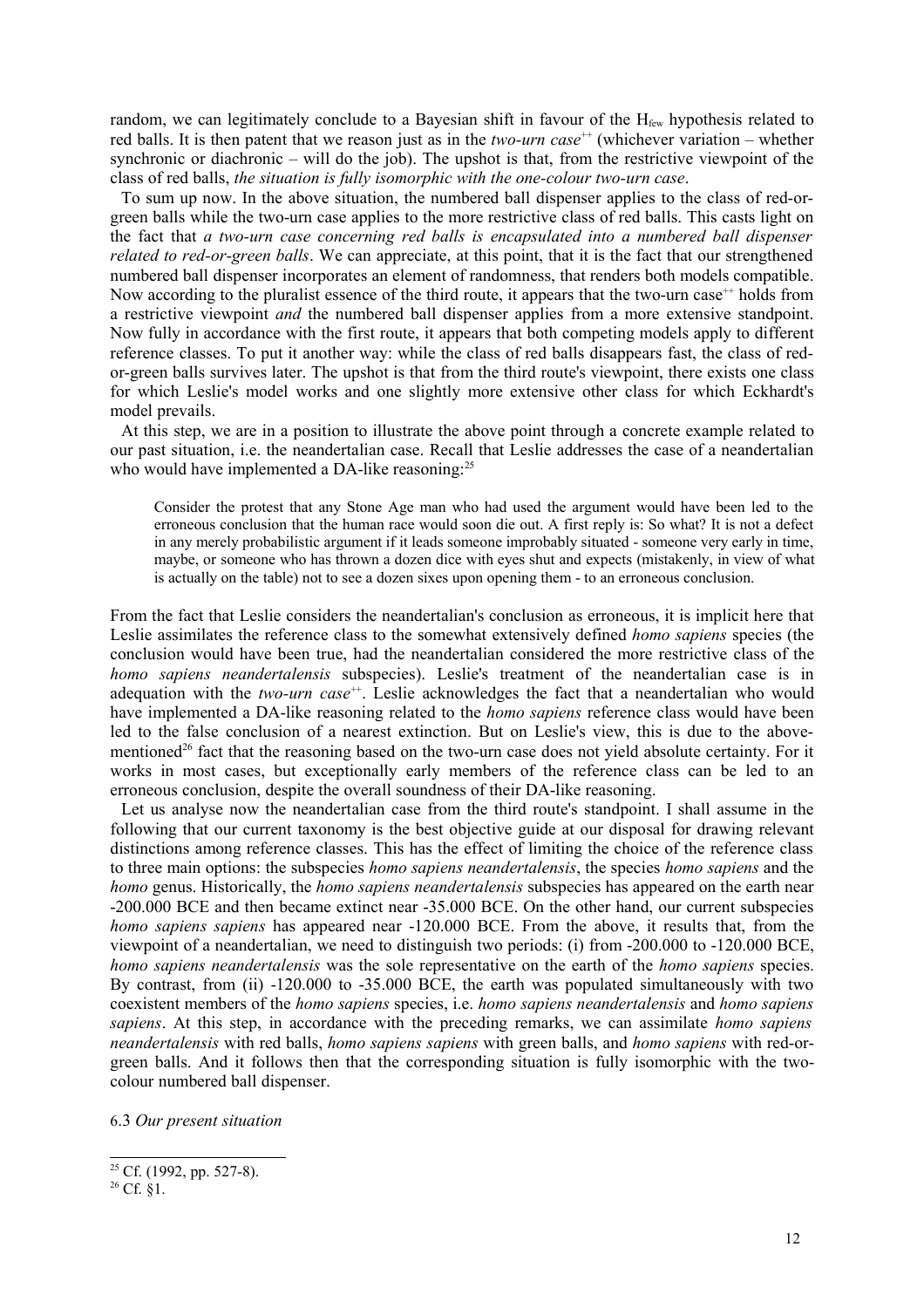The third route's treatment of the reference class problem follows straightforwardly from the above considerations. For it urges us to consider pluralistically several relevant classes. In a sense, this is close to Leslie's own position who liberally accepts the choice of different reference classes. However, to the difference of Leslie's standpoint, the third route requires that we consider simultaneously these different classes, having in mind that different models can sometimes apply to different classes. As we have seen, the paradigm case of such type of situation is the two-colour numbered ball dispenser, where a two-urn case is embedded into a numbered ball dispenser. In this case, the two-urn case applies to the class of red balls and the two-colour numbered ball dispenser applies to the class of red-or-green balls.

At this step, we are in a position to handle our present situation. To begin with, let us then place ourselves from the viewpoint of the *homo sapiens sapiens* subspecies. Now, according to the third route, there exists equal grounds for applying either the *two-urn case*<sup>++</sup> or the *numbered ball dispenser* to the reference class consisting of *homo sapiens sapiens*. Applying then a weak principle of indifference, we get a probability of 1/2 that the *two-urn case*++ holds and the same probability of 1/2 that the *numbered ball dispenser* applies. On closer scrutiny, this is not far from Leslie's own position. Recall: DA is significantly weakened if our world is indeterministic. And Leslie's conception of an indeterministic world fits well with the sort of device that constitutes the *numbered ball dispenser*. At this step, it is worth pointing out that this reconciliates Leslie's and Exchardt's treatment of DA, which are not apprehended here as conflicting but rather as compatible models.

Let us consider things then from the standpoint of the wider *homo sapiens* species. Suppose now that the *two-urn case*<sup>++</sup> holds for the *homo sapiens sapiens* subspecies. Two cases then need to be distinguished. On the one hand, it could be the case that the extinction of the *homo sapiens sapiens* subspecies will not be followed by the appearance of any slightly different species or subspecies having evolved from our current human race. In this type of situation, a two-urn case applies both to the restricted *homo sapiens sapiens* and to the wider *homo sapiens*. In this case, both the restrictedly defined *homo sapiens sapiens* and the more extensively defined *homo sapiens* classes would go extinct simultaneously. It should be acknowledged that this sort of extinction of *homo sapiens sapiens* would correspond to a genuinely frightening Doomsday.

On the other hand, it could well be the case that the extinction of the *homo sapiens sapiens* subspecies will be followed by the appearance of the much-evolved *homo sapiens supersapiens* subspecies. For such type of situation is very common among evolutionary species. To put it in terms of the third route: the restricted class *homo sapiens sapiens* goes extinct while the more extended *homo sapiens* class survives. In this type of situation, the *two-urn case*<sup>++</sup> applies to the restricted *homo sapiens sapiens* class while the (two-colour) *numbered ball dispenser* prevails for the wider *homo sapiens* class. But this ambivalent feature has the effect of depriving the original argument from its initial terror. Finally, this would render DA innocuous, by depriving it of its initially associated terror. At the same time, this leaves room for the argument to be successful for a given reference class, but without its frightening and counterintuitive consequences. Finally, this gives a way of accepting the conclusion of DA by rendering the argument less counterintuitive than in its original formulation.

Finally, this leads to a novel formulation of the argument. What results from the foregoing developments is that the Doomsday Argument must be weakened in two ways. To begin with, it should be acknowledged first that either the *two-urn case*<sup>++</sup> or the *numbered ball dispenser* applies to our present humankind. A weak principle of indifference yields a proportion of 1/2 for both cases. Moreover, a second weakening of the argument arises from the reference class problem. Consider the case where the *two-urn case*<sup>++</sup> holds for the reference class consisting of *homo sapiens sapiens*. Now as we have seen, we need to distinguish between two different situations: (i) either this *two-urn case*<sup>++</sup> also prevails for the wider class consisting of *homo sapiens* (frightening Doomsday); (ii) or it is embedded into a two-colour variation of the *numbered ball dispenser* (innocuous Doomsday). At this step, a second application of a weak principle of indifference yields a proportion of 1/2 for these two cases. Now given these two side-steps, it appears that the ensuing novel formulation of the argument could well be more consensual than the original one. Of course, we have not made fully disappear an impending frightening Doomsday. However, the present form of the Doomsday argument can now be reconciled with our pretheoretical intuitions. In effect, taking into account the Doomsday argument now gives a proportion of 1/4 for a frightening Doomsday scenario and a proportion of 3/4 for other reassuring scenarios. At this step, the moral is: accept (some limited) risk. However, don't give up your pretheoretical intuitions.